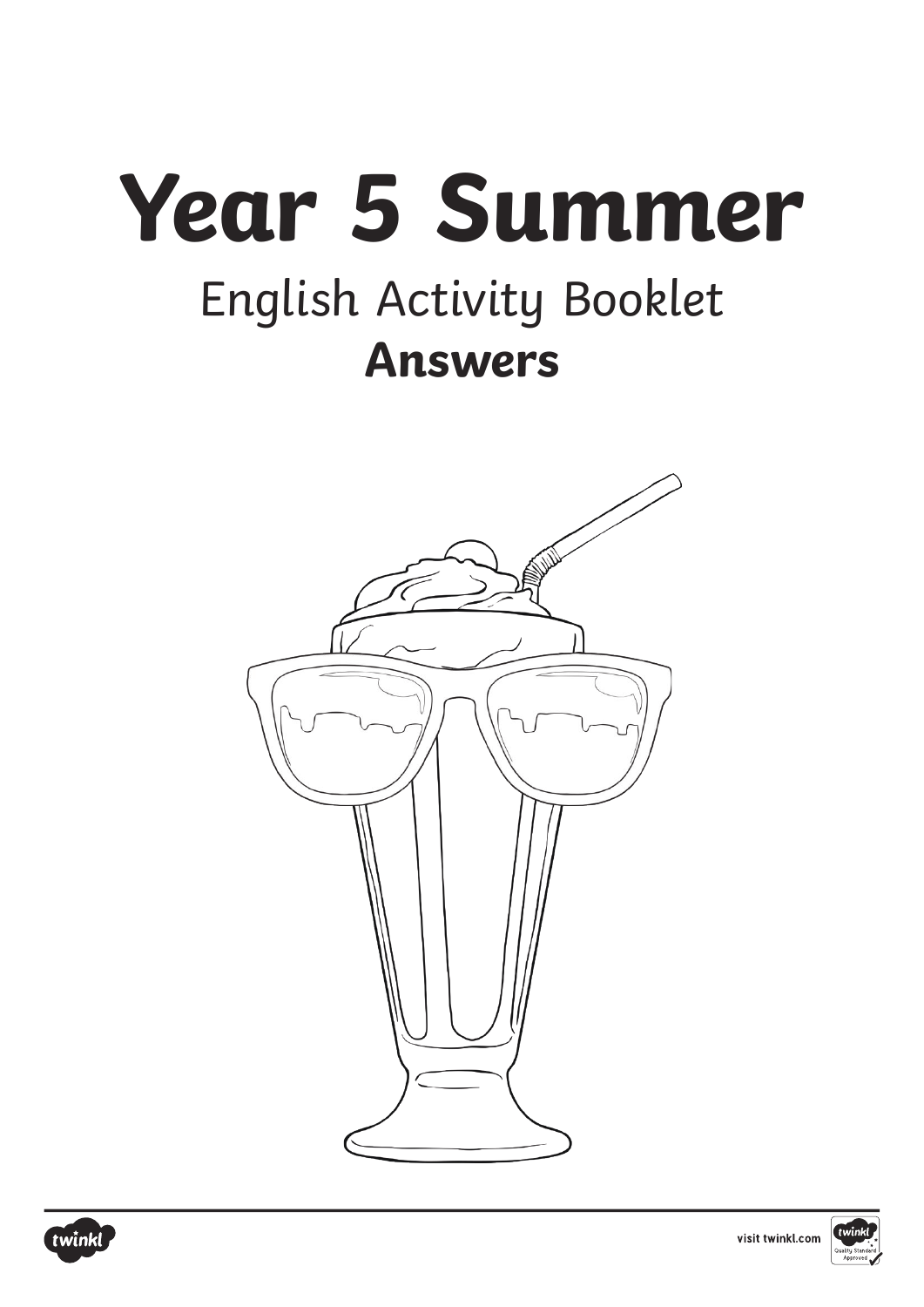## **Postcards from Around the World**

- 1. Who is writing the postcards? **Summer**
- 2. Circle all of the cities that she has been to visit?



```
Paris London Madrid Edinburgh Cairo
```
3. Why was she not allowed to swim in the Nile?

**There were huge crocodiles resting on the river bank. (These might have attacked her.)**

- 4. Find and copy the phrase that tells you she was excited about Disneyland. **I can't wait until tomorrow**
- 5. **...and saw lots of legendary paintings...** Tick the word closest in meaning to 'legendary'.

|  | beautiful | $\checkmark$<br>tamous |  | unknown |  | exquisite |
|--|-----------|------------------------|--|---------|--|-----------|
|--|-----------|------------------------|--|---------|--|-----------|

## **Ice-Cream Match-Up!**

Can you draw lines to match each prefix to the correct root word to make each ice cream into a verb? Each prefix belongs to two different root words.



Could you use some of the words in summer themed sentences? **Example sentences:**

**I would love for my family to relocate to live nearer the beach all year round.**

**I had to disagree with my sister when she said that her favourite ice cream flavour was raspberry ripple.**

**When the weather is hot, you must be careful not to overexert yourself.**



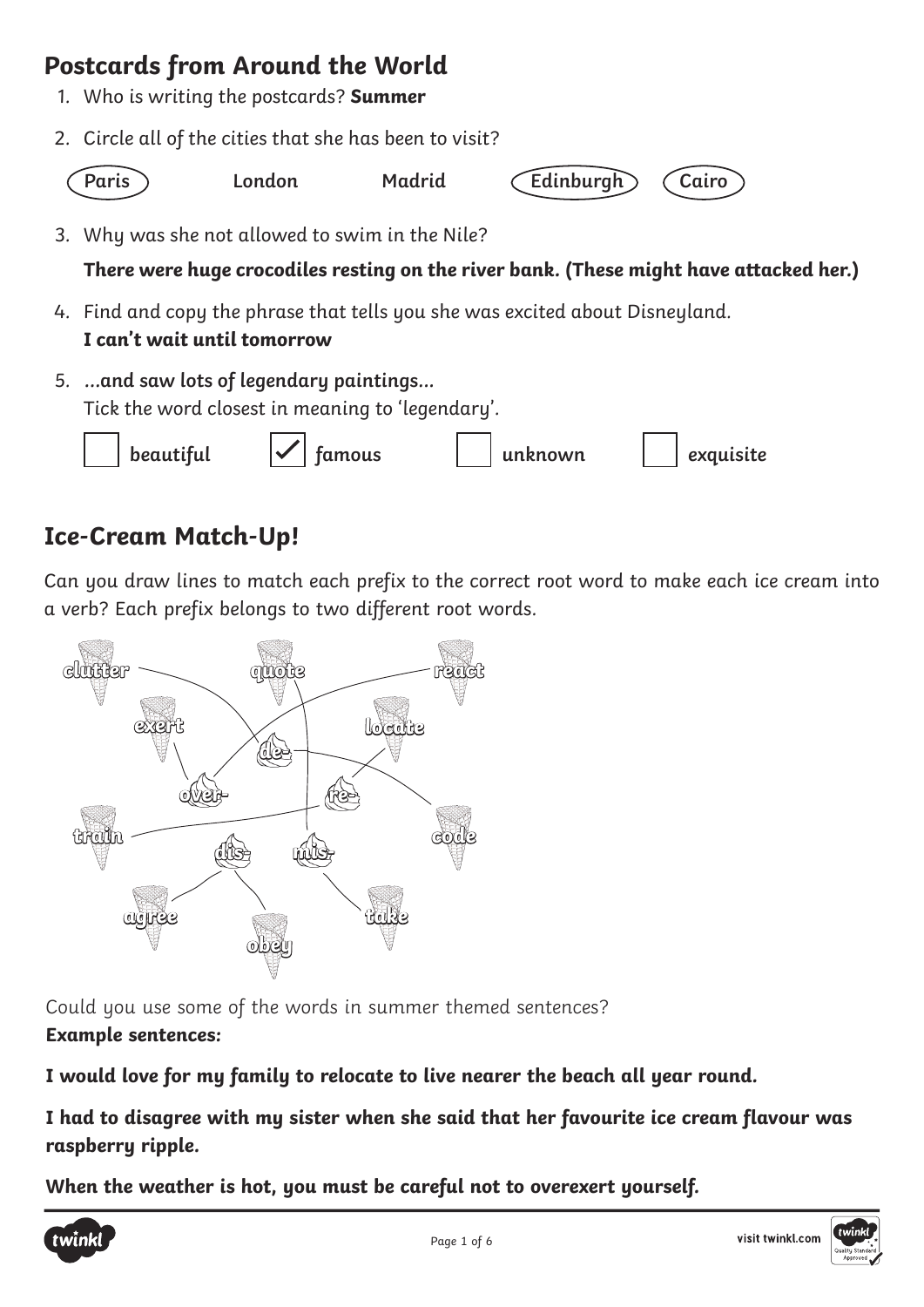### **Summer Sun**

- 1. Who is the **'he'** in this poem? **The sun**
- 2. What does **'slip his golden fingers through'** mean? **The sun rays manage to shine through the gaps in the blinds.**
- 3. **Find** and **copy** a phrase that shows that the sun is comforting. **Possible answers: 'into the laddered hay-loft smiles' 'and sheds a warm and glittering look' 'to please the child'**
- 4. **'Among the ivy's inmost nook' Tick** the word that is closest in meaning to **'nook'**?



## **Summer Sentence Scramble**

Use your super sentence writing skills to create sentences with a relative clause. Read the main clause, add an appropriate relative pronoun from the list below and then add your own relative clause. The first one is done for you as an example.

#### **Various answers are possible. For example:**

- 1. We often visit the seaside **when the sun shines**.
- 2. The girl jumped into the pool, **which was freezing cold.**
- 3. We went on a long plane journey **that seemed to last forever.**
- 4. The boy sprayed his friend with the water pistol, **which soaked him through.**

This time, read the main clause. Then re-write the sentence, adding an appropriate relative pronoun and embedded relative clause in the middle of each sentence. Don't forget your commas if you need them! The first one is done for you as an example.

- 1. We went to the beach**, which was on the east coast,** to go surfing.
- 2. The ice-cream melted quickly. **The ice-cream that we'd just bought melted quickly.**
- 3. Our dog dug a deep hole in the sand. **Our dog, whose name is Ned, dug a deep hole in the sand.**
- 4. My dad paddled the dinghy out to sea. **My dad, who is not a very good swimmer, paddled the dinghy out to sea.**

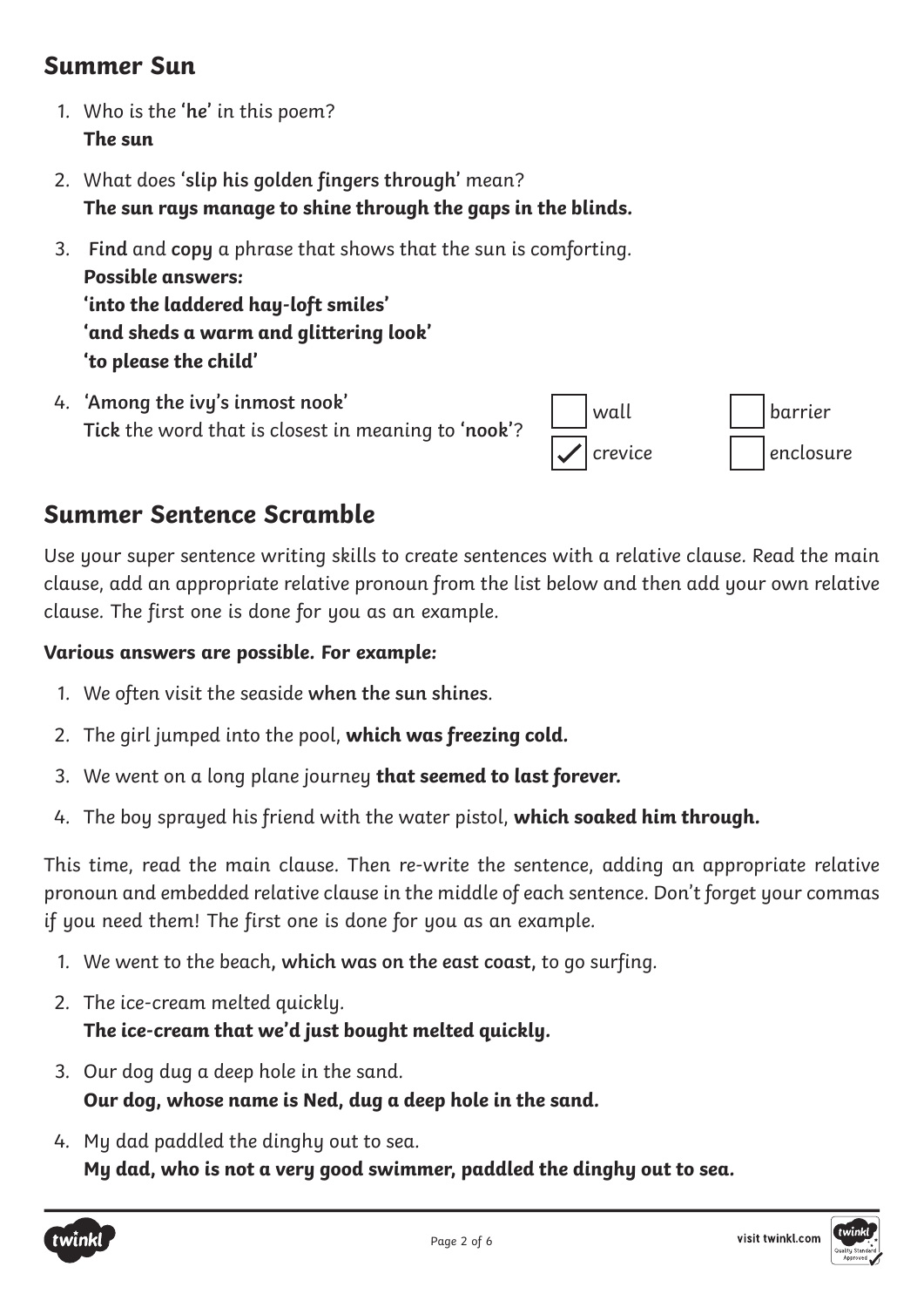## **Strawberries**

1. Is strawberry the favourite flavour of ice-cream in the world? Explain how you know.

yes  $|\mathcal{J}|$  no

**Strawberry ice-cream is the third favourite flavour of ice-cream (5%), whereas 29% of people prefer vanilla and 9% prefer chocolate.**

- 2. Find and copy two reasons why strawberries are good for you.
	- 1. **Strawberries are a great source of Vitamin C.**

#### 2. **Strawberries are low in calories.**

3. **'The following year the strawberry plants are mature enough to start to flower.'** Circle the word closest in meaning to 'mature' in this sentence.

large (old ) young ripe

4. Why are all strawberries picked by hand rather than with machinery? **Strawberries are very delicate (so machines would damage them).**

## **The Water Fight**

**Example sentences: Sentence 1:** Include a relative clause.

**My dad, who is always up for a laugh, started the biggest water fight ever.**

**Sentence 2:** Use brackets to indicate parenthesis. **Everyone in the park (even the grumpy looking park warden) joined in.**

**Sentence 3:** Include a modal verb. After grabbing all the buckets we could find, we filled them up from the paddling pool.

**Sentence 4:** Ensure cohesion in your paragraph with the inclusion of an adverb of time. **Then, we chased my dad and managed to soak him!**

**Sentence 5:** Include an adverb of possibility. **It certainly was a great day.**

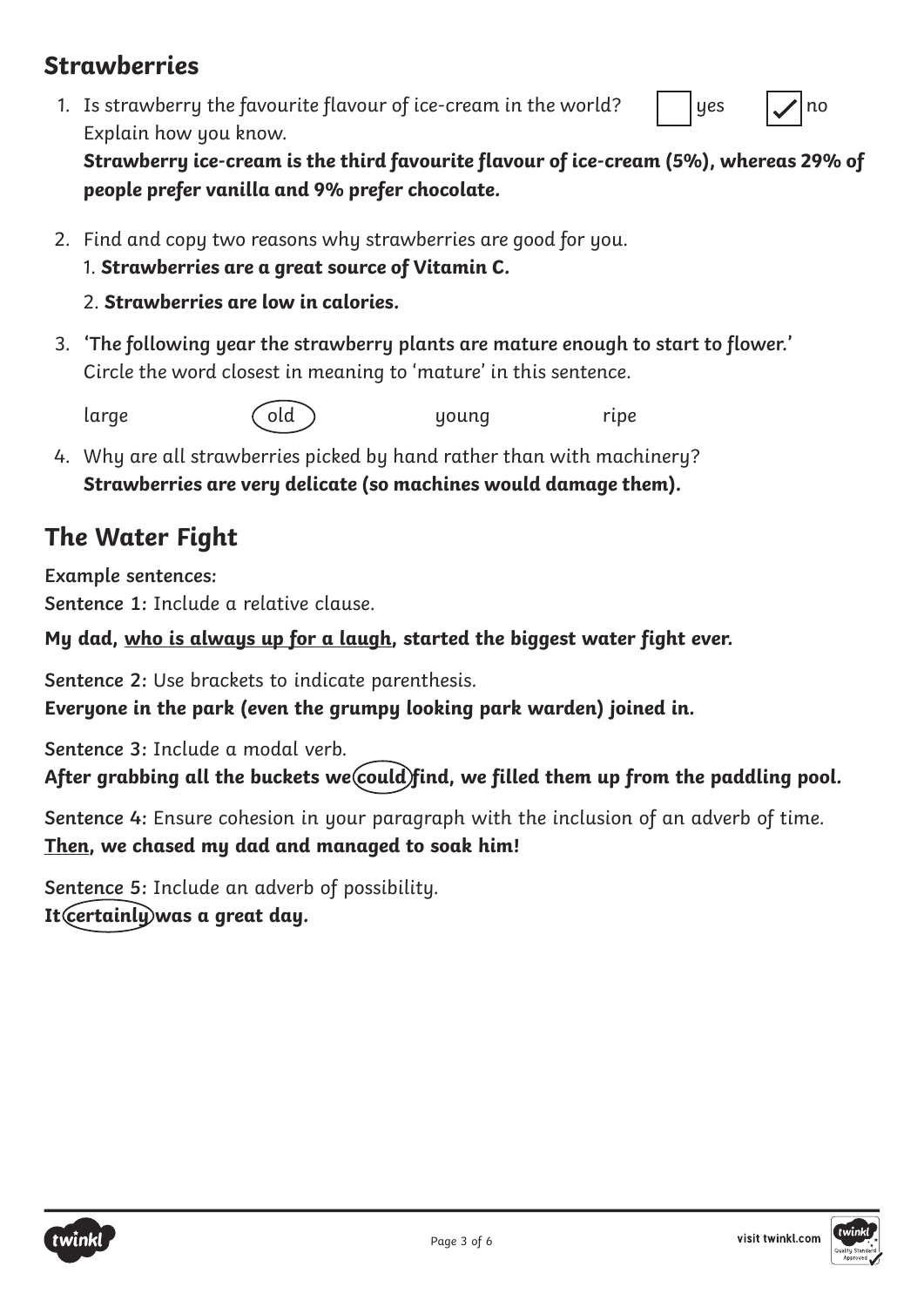## **Summer Word Mix-Up**

Work out the answers to each of the clues (unscramble the anagrams below to help you find the correct answers). When you've filled in the missing letters, place each numbered letter into the boxes on the next page to create a seasonal phrase.

1. I had an ice-cream, which had sprinkles on top.

The underlined word is a **relative pronoun**.

#### **REALEVTI POONUNR**



2. Mum said that we must put sun cream on today.

The underlined word is a **modal verb**.

#### **LOMDA EVBR**



3. I met my friend, who had a sparkly swimsuit, at the water park today. The underlined words are a **relative clause**.

#### **IVLEATER EULASC**



4. Later on today, we are going to have a BBQ because it's so sunny. The underlined words are a **adverbial of time**.

#### **RABDELIVA FO METI**



5. On the beach, there is a large café where we can buy ice creams.

The underlined phrase is an **adverbial of place**.

#### **VAELADRBI FO LECPA**



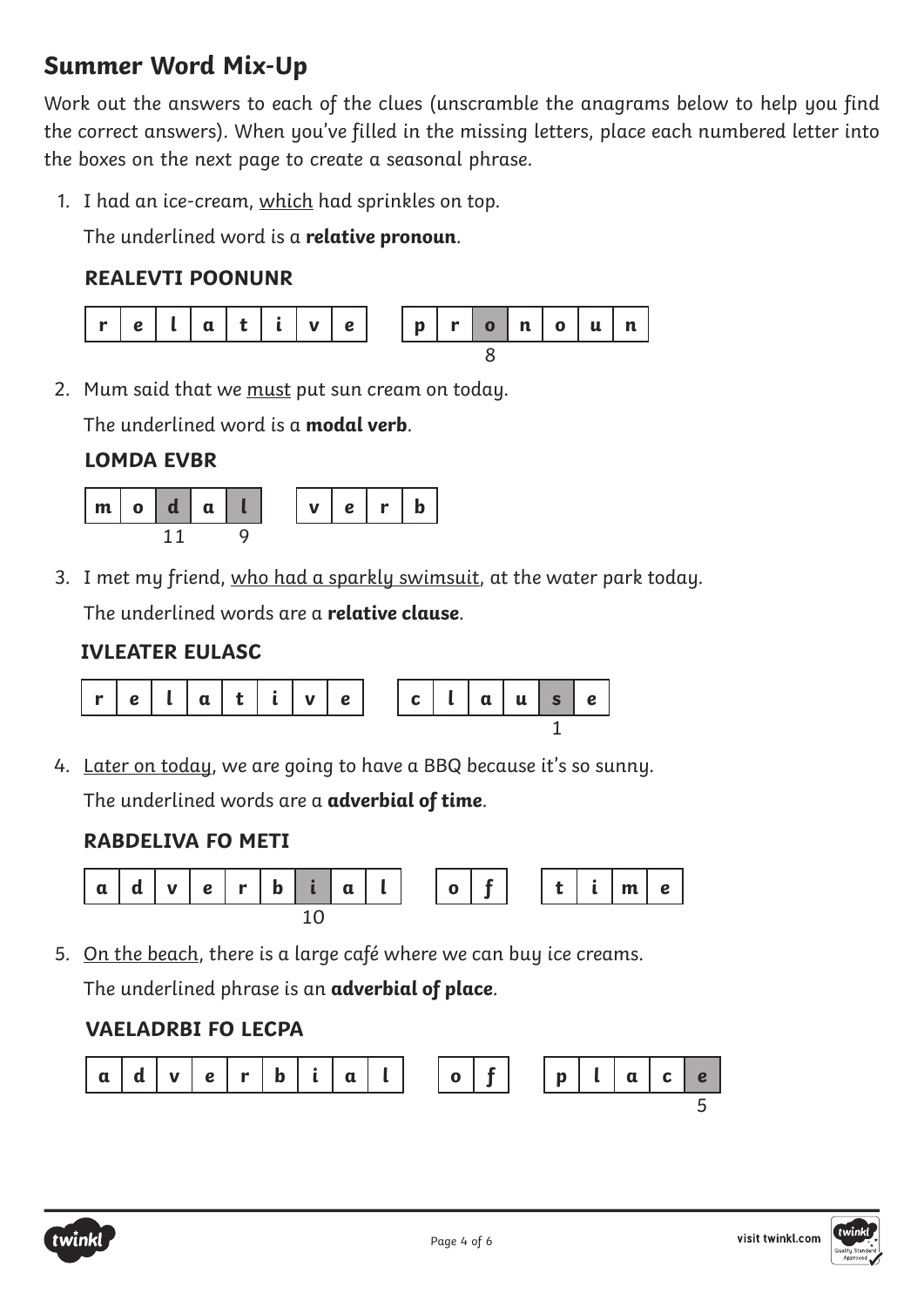6. We visited our family in Scotland twice last year.

The underlined word is an **adverbial of number**.

#### **VILRAADEB FO RUBMNE**



7. I can't wait to go on holiday (on a plane) this year.

The underlined words are contained within **brackets** because they are **parenthesis**.

#### **KETRACBS**



#### **SARNITSEEPH**

8. As the campers sat around the fire eating<sub>0</sub> the rabbit hid in the bushes.

In this sentence the circled punctuation is a **comma** which helps to avoid **ambiguity**.

#### **MOMCA**



#### **TABMYIGIU**